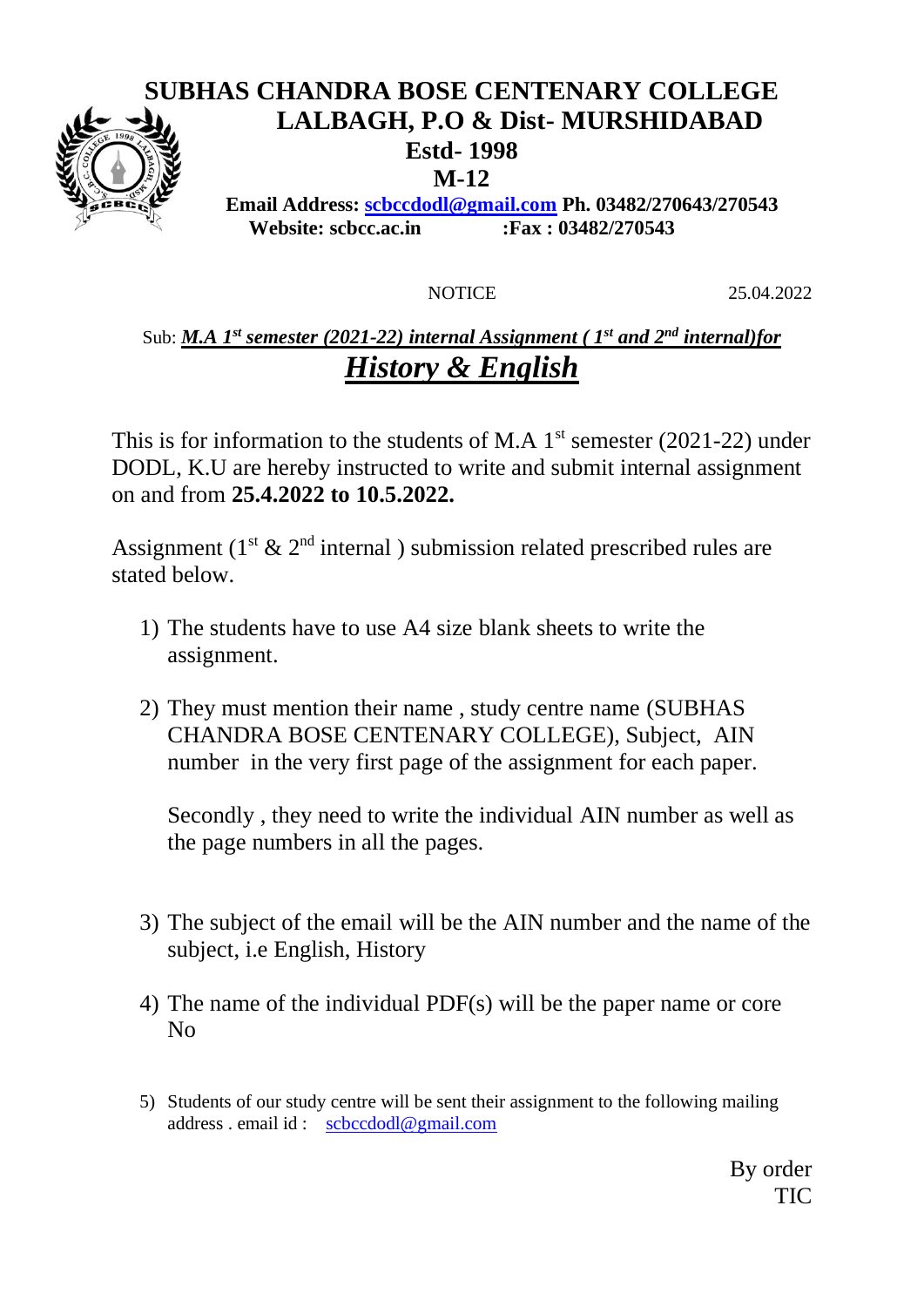## **SUBHAS CHANDRA BOSE CENTENARY COLLEGE LALBAGH, P.O & Dist- MURSHIDABAD Estd- 1998**

**M-12**

 **Email Address: [scbccdodl@gmail.com](mailto:scbccdodl@gmail.com) Ph. 03482/270643/270543 Website: scbcc.ac.in :Fax : 03482/270543**

NOTICE 25.04.2022

# Sub: *M.A 1st semester (2021-22) internal Assignment ( 1st and 2nd internal) English & History*

এটি DODL, K.U-এর অধীনে M.A 1ম সেমমস্টানরর (2021- 22) ছাত্রনের তনযের জেে এতদ্বারা 25.4.2022 সযনে 10.5.2022 পর্যন্ত অভ্যন্তরীণ অ্যাসাইনমেন্ট লিখতে এবং জমা সেওযার মেনেযশ সেওযা হনযনছ৷

অোোইেনমন্ট (1ম এবং 2য অভ্েন্তরীণ) জমা সংক্রান্ত নির্ধারিত নিয়ম নীচে বিবৃত করা হয়েছে.

 $1)$  অ্যাসাইনমেন্ট লিখতে শিক্ষার্থীদের  $A4$  আকারের ফাঁকা শীট ব্যবহার করতে হবে।

2) তানের অবশেই তানের োম, অধেযে সেনের োম (SUBHAS CHANDRA BOSE CENTENARY COLEGE), বিষয়, AIN নম্বর প্রতিটি পেপারের জন্য অ্যাসাইনমেন্টের প্রথম পৃষ্ঠায় উল্লেখ করতে হবে।

দ্বিতীয়ত, তাদের প্রতিটি পৃষ্ঠায় পৃথক  $_{\rm AIN}$  নম্বরের পাশাপাশি পৃষ্ঠা নম্বর লিখতে হবে।